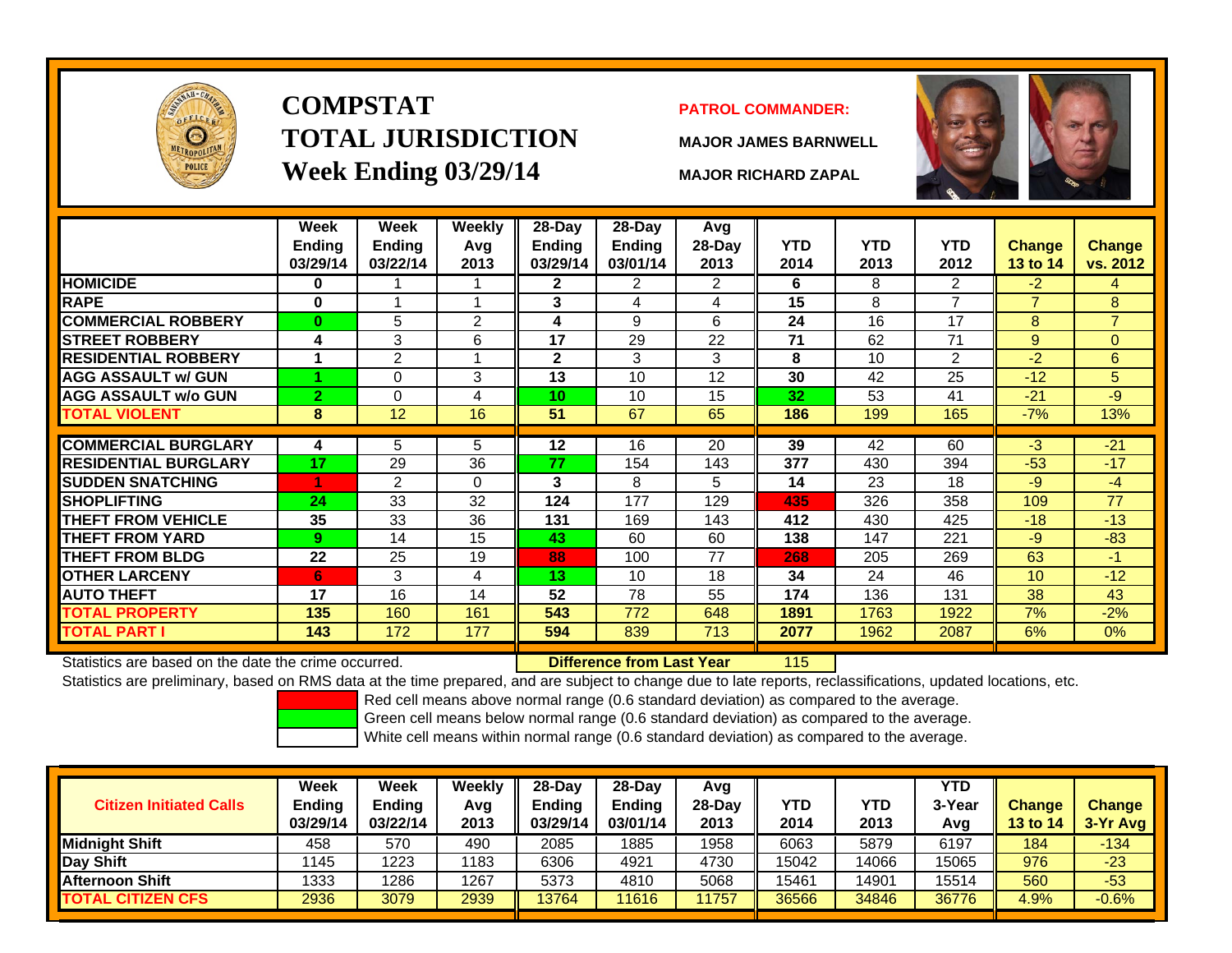

## **COMPSTATWEST CHATHAM PRECINCTWeek Ending 03/29/14**



**CAPT. CHARLES HALL**



|                             | <b>Week</b>    | Week        | Weekly         | 28-Day         | 28-Day         | Avg            |              |                |                |                |                |
|-----------------------------|----------------|-------------|----------------|----------------|----------------|----------------|--------------|----------------|----------------|----------------|----------------|
|                             | Ending         | Ending      | Avg            | Ending         | <b>Ending</b>  | 28-Day         | <b>YTD</b>   | <b>YTD</b>     | <b>YTD</b>     | <b>Change</b>  | <b>Change</b>  |
|                             | 03/29/14       | 03/22/14    | 2013           | 03/29/14       | 03/01/14       | 2013           | 2014         | 2013           | 2012           | 13 to 14       | vs. 2012       |
| <b>HOMICIDE</b>             | 0              | 0           | 0              | 0              | 0              | 0              | $\mathbf 0$  |                | 0              | $-1$           | 0              |
| <b>RAPE</b>                 | $\bf{0}$       | $\Omega$    | $\Omega$       | $\mathbf{2}$   |                |                | 5            | 2              | 3              | 3              | $\overline{2}$ |
| <b>COMMERCIAL ROBBERY</b>   | $\bf{0}$       | $\mathbf 0$ | 0              |                |                |                | 4            | 4              | $\overline{2}$ | $\Omega$       | $\overline{2}$ |
| <b>STREET ROBBERY</b>       |                | $\Omega$    | 0              | 3              | 3              | 2              | 7            | 12             | 14             | $-5$           | $-7$           |
| <b>RESIDENTIAL ROBBERY</b>  | $\bf{0}$       | $\Omega$    | 0              | 0              |                |                | $\mathbf{2}$ | 2              | 0              | $\overline{0}$ | $\overline{2}$ |
| <b>AGG ASSAULT w/ GUN</b>   | $\bf{0}$       | $\Omega$    | $\Omega$       | $\mathbf{2}$   | $\Omega$       |                | 3            | $\overline{4}$ | 4              | $-1$           | $-1$           |
| <b>AGG ASSAULT w/o GUN</b>  | $\bf{0}$       | 0           |                | $\bf{0}$       | 0              | 3              | $\mathbf{2}$ | 6              | $\overline{ }$ | $-4$           | $-5$           |
| <b>TOTAL VIOLENT</b>        |                | $\Omega$    | $\overline{2}$ | 8              | 6              | 8              | 23           | 31             | 30             | $-26%$         | $-23%$         |
|                             |                |             |                |                |                |                |              |                |                |                |                |
| <b>COMMERCIAL BURGLARY</b>  | $\mathbf 0$    |             |                | $\mathbf{2}$   | 4              | $\overline{2}$ | 6            | 8              | 3              | $-2$           | 3              |
| <b>RESIDENTIAL BURGLARY</b> |                | 4           | 6              | 9              | 31             | 25             | 63           | 85             | 51             | $-22$          | 12             |
| <b>SUDDEN SNATCHING</b>     | $\bf{0}$       | $\Omega$    | 0              | $\bf{0}$       | $\Omega$       | $\Omega$       | $\mathbf{0}$ | $\Omega$       |                | $\Omega$       | $-1$           |
| <b>SHOPLIFTING</b>          | 3              | 7           | 3              | 12             | 24             | 12             | 52           | 42             | 40             | 10             | 12             |
| <b>THEFT FROM VEHICLE</b>   | 12             | 9           | 5              | 33             | 36             | 21             | 85           | 66             | 60             | 19             | 25             |
| <b>THEFT FROM YARD</b>      | 3              | 5           | $\overline{2}$ | 10             | 16             | 8              | 33           | 20             | 40             | 13             | $-7$           |
| <b>THEFT FROM BLDG</b>      | 10             | 4           | 3              | 19             | 21             | 11             | 51           | 28             | 44             | 23             | $\overline{7}$ |
| <b>OTHER LARCENY</b>        | $\overline{2}$ | $\Omega$    |                | $\overline{2}$ | $\mathfrak{p}$ | 2              | 7            | 4              | 8              | 3              | $-1$           |
| <b>AUTO THEFT</b>           | 4              | 3           | $\overline{2}$ | 15             | 19             | 9              | 38           | 21             | 17             | 17             | 21             |
| <b>TOTAL PROPERTY</b>       | 35             | 33          | 23             | 102            | 153            | 91             | 335          | 274            | 264            | 22%            | 27%            |
| <b>TOTAL PART I</b>         | 36             | 33          | 25             | 110            | 159            | 99             | 358          | 305            | 294            | 17%            | 22%            |

Statistics are based on the date the crime occurred. **Difference from Last Year** 

r 53

Statistics are preliminary, based on RMS data at the time prepared, and are subject to change due to late reports, reclassifications, updated locations, etc.

Red cell means above normal range (0.6 standard deviation) as compared to the average.

Green cell means below normal range (0.6 standard deviation) as compared to the average.

| <b>Citizen Initiated Calls</b> | <b>Week</b><br><b>Ending</b> | Week<br><b>Ending</b> | Weeklv<br>Avg | $28-Day$<br><b>Ending</b> | 28-Dav<br><b>Ending</b> | Avg<br>$28-Day$ | <b>YTD</b> | <b>YTD</b> | <b>YTD</b><br>3-Year | <b>Change</b> | <b>Change</b> |
|--------------------------------|------------------------------|-----------------------|---------------|---------------------------|-------------------------|-----------------|------------|------------|----------------------|---------------|---------------|
|                                | 03/29/14                     | 03/22/14              | 2013          | 03/29/14                  | 03/01/14                | 2013            | 2014       | 2013       | Avg                  | 13 to 14      | $3-Yr$ Avg    |
| <b>Midnight Shift</b>          | 94                           | 93                    | 97            | 410                       | 369                     | 389             | 1210       | 181        | 1210                 | 29            |               |
| Day Shift                      | 239                          | 265                   | 242           | 2557                      | 1002                    | 967             | 3090       | 2924       | 3042                 | 166           | 48            |
| <b>Afternoon Shift</b>         | 287                          | 286                   | 259           | 1129                      | 937                     | 1036            | 3208       | 3091       | 3175                 | 117           | 33            |
| <b>TOTAL CITIZEN CFS</b>       | 620                          | 620                   | 598           | 4096                      | 2308                    | 2392            | 7508       | 7196       | 7428                 | 4.3%          | $.1\%$        |
|                                |                              |                       |               |                           |                         |                 |            |            |                      |               |               |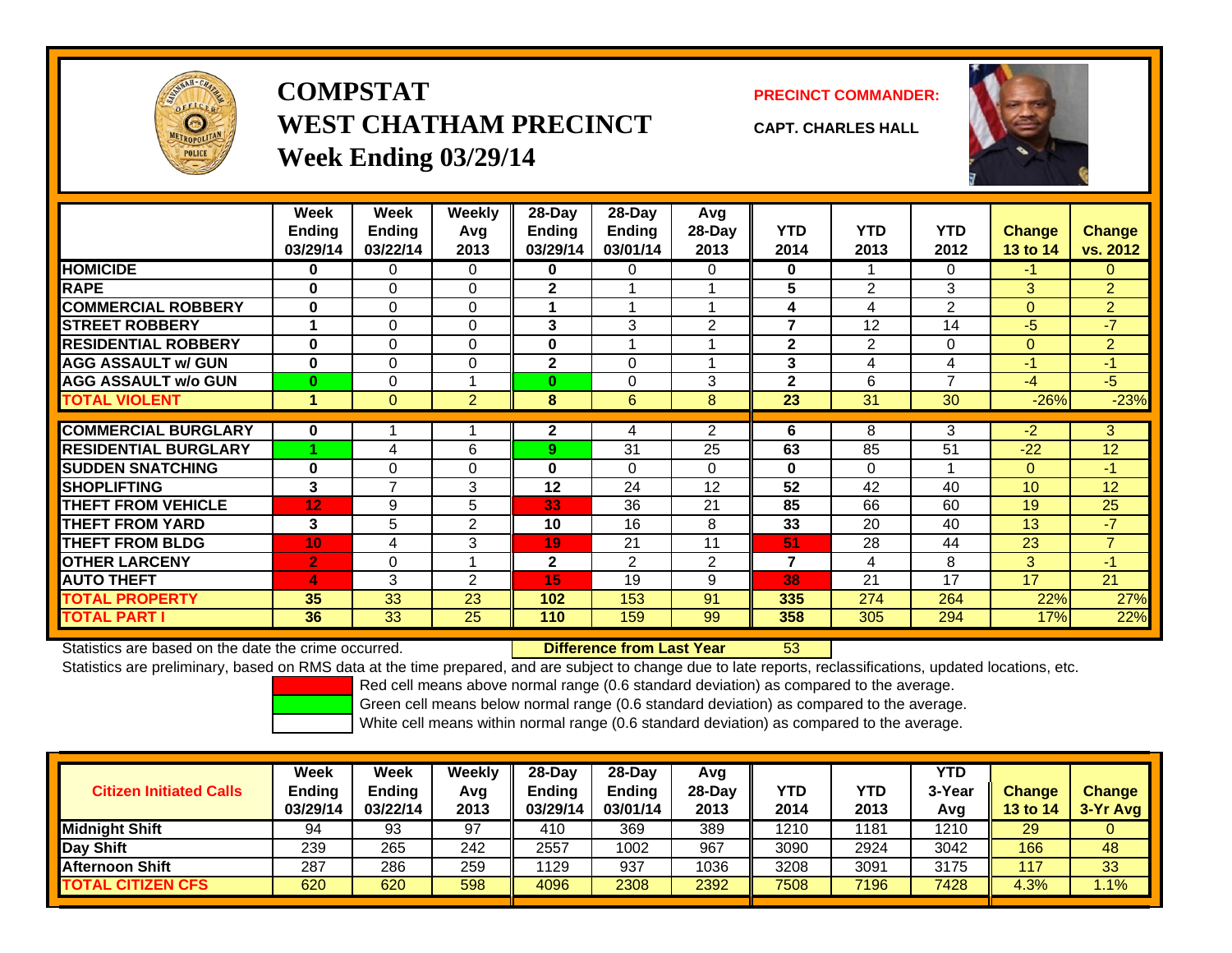

**COMPSTATDOWNTOWN PRECINCTWeek Ending 03/29/14**

#### **PRECINCT COMMANDER:**

**CAPT. BEN HERRON**



|                             | Week           | Week          | Weekly         | 28-Day                   | 28-Day         | Avg            |            |                |                |                 |                |
|-----------------------------|----------------|---------------|----------------|--------------------------|----------------|----------------|------------|----------------|----------------|-----------------|----------------|
|                             | <b>Ending</b>  | <b>Ending</b> | Avq            | Ending                   | <b>Ending</b>  | 28-Day         | <b>YTD</b> | <b>YTD</b>     | <b>YTD</b>     | <b>Change</b>   | <b>Change</b>  |
|                             | 03/29/14       | 03/22/14      | 2013           | 03/29/14                 | 03/01/14       | 2013           | 2014       | 2013           | 2012           | 13 to 14        | vs. 2012       |
| <b>HOMICIDE</b>             | 0              | 0             | $\Omega$       | 0                        | 0              |                | $\bf{0}$   | 2              | $\Omega$       | $-2$            | $\mathbf{0}$   |
| <b>RAPE</b>                 | $\bf{0}$       |               | $\mathbf 0$    |                          |                |                | 3          | 3              | 2              | $\Omega$        |                |
| <b>COMMERCIAL ROBBERY</b>   | $\bf{0}$       |               | $\Omega$       | $\bf{0}$                 |                |                | 3          | 2              | $\overline{2}$ | 1               | 4              |
| <b>STREET ROBBERY</b>       |                |               | $\overline{2}$ | 4                        | 5              | 8              | 14         | 17             | 24             | $-3$            | $-10$          |
| <b>RESIDENTIAL ROBBERY</b>  | $\bf{0}$       | 4             | $\mathbf 0$    | 0                        | $\Omega$       |                |            | $\overline{2}$ | $\Omega$       | $-1$            | -1             |
| <b>AGG ASSAULT w/ GUN</b>   | $\bf{0}$       | 0             |                | 5                        | $\overline{2}$ | 3              | 8          | $\overline{7}$ | 4              | 1               | $\overline{4}$ |
| <b>AGG ASSAULT w/o GUN</b>  | $\overline{2}$ | 0             |                | 5                        | 4              | 4              | 13         | 11             | 12             | $\overline{2}$  |                |
| <b>TOTAL VIOLENT</b>        | 3              | 4             | 4              | 15                       | 13             | 18             | 42         | 44             | 44             | $-5%$           | $-5%$          |
| <b>COMMERCIAL BURGLARY</b>  | $\bf{0}$       | 0             |                |                          |                | 3              | 6          | 2              | 11             | 4               | $-5$           |
|                             |                |               |                |                          |                |                |            |                |                |                 |                |
| <b>RESIDENTIAL BURGLARY</b> | 1              | 3             | 3              | 4                        | 18             | 13             | 32         | 37             | 42             | $-5$            | $-10$          |
| <b>SUDDEN SNATCHING</b>     | $\bf{0}$       | 0             | $\Omega$       | $\bf{0}$                 | 4              | $\overline{2}$ | 5.         | 13             | 8              | $-8$            | $-3$           |
| <b>SHOPLIFTING</b>          |                | 4             | 4              | 15                       | 29             | 17             | 67         | 36             | 39             | 31              | 28             |
| <b>THEFT FROM VEHICLE</b>   | 9              | 9             | $\overline{7}$ | 38                       | 36             | 29             | 85         | 75             | 101            | 10 <sup>1</sup> | $-16$          |
| <b>THEFT FROM YARD</b>      |                | 6             | 4              | 11                       | 20             | 18             | 33         | 49             | 35             | $-16$           | $-2$           |
| <b>THEFT FROM BLDG</b>      | 5              | 10            | 4              | 24                       | 23             | 15             | 66         | 45             | 60             | 21              | 6              |
| <b>OTHER LARCENY</b>        | 1              | 0             |                | 3                        |                | 4              | 5          | $\overline{4}$ | 10             | 1               | $-5$           |
| <b>AUTO THEFT</b>           | 4              | 4             | $\overline{2}$ | $\overline{\phantom{a}}$ | 13             | 9              | 25         | 27             | 29             | $-2$            | $-4$           |
| <b>TOTAL PROPERTY</b>       | 19             | 36            | 27             | 103                      | 145            | 110            | 324        | 288            | 335            | 13%             | $-3%$          |
| <b>TOTAL PART I</b>         | 22             | 40            | 31             | 118                      | 158            | 128            | 366        | 332            | 379            | 10%             | $-3%$          |

Statistics are based on the date the crime occurred. **Difference from Last Year** 

#### r 34

Statistics are preliminary, based on RMS data at the time prepared, and are subject to change due to late reports, reclassifications, updated locations, etc.

Red cell means above normal range (0.6 standard deviation) as compared to the average.

Green cell means below normal range (0.6 standard deviation) as compared to the average.

| <b>Citizen Initiated Calls</b> | Week<br><b>Ending</b><br>03/29/14 | Week<br><b>Ending</b><br>03/22/14 | Weekly<br>Avg<br>2013 | $28-Day$<br><b>Ending</b><br>03/29/14 | 28-Day<br><b>Ending</b><br>03/01/14 | Avg<br>28-Dav<br>2013 | YTD<br>2014 | YTD<br>2013 | <b>YTD</b><br>3-Year<br>Avg | <b>Change</b><br><b>13 to 14</b> | <b>Change</b><br>$3-Yr$ Avg |
|--------------------------------|-----------------------------------|-----------------------------------|-----------------------|---------------------------------------|-------------------------------------|-----------------------|-------------|-------------|-----------------------------|----------------------------------|-----------------------------|
| <b>Midnight Shift</b>          | 85                                | 182                               | 107                   | 524                                   | 388                                 | 428                   | 1375        | 1386        | 1448                        | -11                              | $-73$                       |
| Day Shift                      | 215                               | 206                               | 208                   | 810                                   | 841                                 | 832                   | 2532        | 2514        | 2643                        | 18                               | $-111$                      |
| <b>Afternoon Shift</b>         | 245                               | 253                               | 226                   | 1052                                  | 937                                 | 905                   | 2856        | 2668        | 2766                        | 188                              | 90                          |
| <b>TOTAL CITIZEN CFS</b>       | 545                               | 641                               | 541                   | 2386                                  | 2166                                | 2165                  | 6763        | 6568        | 6857                        | 3.0%                             | $-1.4%$                     |
|                                |                                   |                                   |                       |                                       |                                     |                       |             |             |                             |                                  |                             |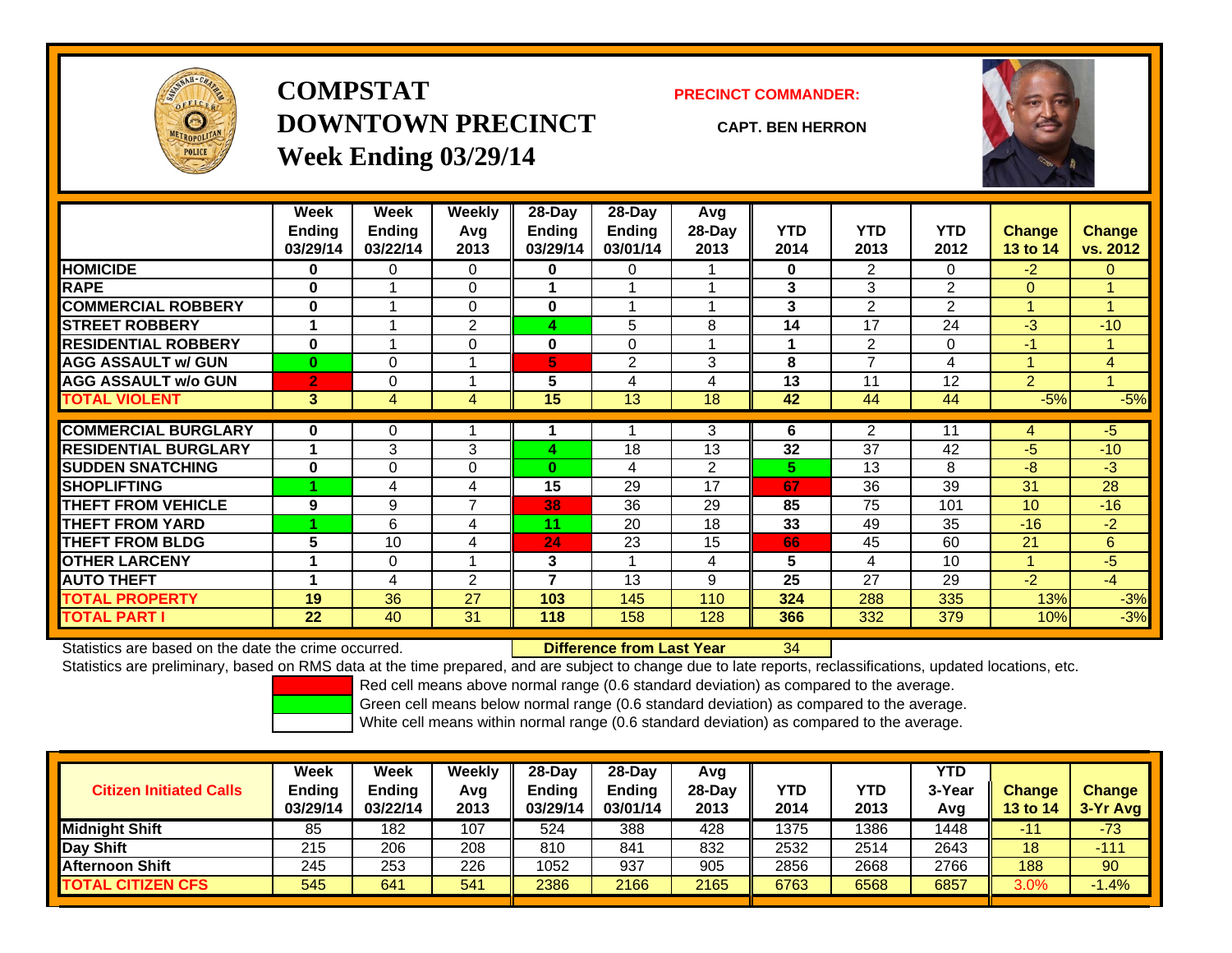

# **COMPSTATCENTRAL PRECINCT CAPT. DEVONN ADAMSWeek Ending 03/29/14**

#### **PRECINCT COMMANDER:**



|                             | Week<br>Ending<br>03/29/14 | Week<br><b>Ending</b><br>03/22/14 | Weekly<br>Avg<br>2013 | 28-Day<br>Ending<br>03/29/14 | $28$ -Day<br>Ending<br>03/01/14 | Avg<br>28-Day<br>2013 | <b>YTD</b><br>2014 | <b>YTD</b><br>2013 | <b>YTD</b><br>2012 | <b>Change</b><br>13 to 14 | Change<br>vs. 2012 |
|-----------------------------|----------------------------|-----------------------------------|-----------------------|------------------------------|---------------------------------|-----------------------|--------------------|--------------------|--------------------|---------------------------|--------------------|
| <b>HOMICIDE</b>             | $\bf{0}$                   |                                   | 0                     |                              |                                 |                       | 4                  |                    | 2                  | 3                         | $\overline{2}$     |
| <b>RAPE</b>                 | $\bf{0}$                   | $\Omega$                          | 0                     | $\bf{0}$                     | 2                               | $\Omega$              | 4                  |                    | 0                  | 3                         | 4                  |
| <b>COMMERCIAL ROBBERY</b>   | $\bf{0}$                   | $\overline{2}$                    | 0                     | $\mathbf{2}$                 | 3                               | 4                     | 7                  | 3                  | 3                  | 4                         | 4                  |
| <b>STREET ROBBERY</b>       | 4                          | $\overline{2}$                    |                       | 4                            | 12                              | 5                     | 25                 | 18                 | 15                 | $\overline{7}$            | 10                 |
| <b>RESIDENTIAL ROBBERY</b>  | $\bf{0}$                   | 0                                 | 0                     | $\bf{0}$                     | $\Omega$                        |                       | $\bf{0}$           | $\overline{2}$     | 0                  | $-2$                      | $\overline{0}$     |
| <b>AGG ASSAULT w/ GUN</b>   | $\mathbf{0}$               | 0                                 |                       | 5                            | 5                               | 4                     | 13                 | 13                 | 9                  | $\Omega$                  | $\overline{4}$     |
| <b>AGG ASSAULT w/o GUN</b>  | $\bf{0}$                   | 0                                 |                       | $\overline{2}$               |                                 | 4                     | 6                  | 17                 | 9                  | $-11$                     | $-3$               |
| <b>TOTAL VIOLENT</b>        | и                          | 5                                 | 4                     | 14                           | $\overline{24}$                 | 17                    | 59                 | 55                 | 38                 | 7%                        | 55%                |
|                             |                            |                                   |                       |                              |                                 |                       |                    |                    |                    |                           |                    |
| <b>COMMERCIAL BURGLARY</b>  | $\bf{0}$                   |                                   | 2                     | 2.                           | 3                               |                       | 8                  | 13                 | 12                 | $-5$                      | -4                 |
| <b>RESIDENTIAL BURGLARY</b> | $\overline{\mathbf{z}}$    | $\overline{ }$                    | 9                     | 22                           | 45                              | 37                    | 117                | 107                | 111                | 10 <sup>1</sup>           | 6                  |
| <b>SUDDEN SNATCHING</b>     | 4                          |                                   | 0                     | $\overline{2}$               |                                 |                       | $\mathbf{2}$       | 4                  | 3                  | $-2$                      | $-1$               |
| <b>SHOPLIFTING</b>          | $\mathbf{2}$               | 3                                 | $\overline{2}$        | 8                            | 12                              | 8                     | 23                 | 28                 | 8                  | $-5$                      | 15                 |
| <b>THEFT FROM VEHICLE</b>   | 10                         | 10                                | 9                     | 38                           | 39                              | 36                    | 97                 | 77                 | 115                | 20                        | $-18$              |
| <b>THEFT FROM YARD</b>      | 3                          | 3                                 | 4                     | 11                           | $\overline{7}$                  | 16                    | 29                 | 30                 | 56                 | $-1$                      | $-27$              |
| <b>THEFT FROM BLDG</b>      | 4                          | $\overline{2}$                    | 4                     | 18                           | 16                              | 17                    | 45                 | 40                 | 53                 | 5 <sup>5</sup>            | $-8$               |
| <b>OTHER LARCENY</b>        | 1                          | $\Omega$                          |                       | $\mathbf{2}$                 |                                 | 4                     | 4                  | 3                  | $\overline{7}$     | и                         | $-3$               |
| <b>AUTO THEFT</b>           | $\overline{9}$             | 3                                 | 4                     | 16                           | 25                              | 17                    | 66                 | 32                 | 35                 | 34                        | 31                 |
| <b>TOTAL PROPERTY</b>       | 37                         | 30                                | 35                    | 119                          | 149                             | 142                   | 391                | 334                | 400                | 17%                       | $-2%$              |
| TOTAL PART I                | 38                         | 35                                | 39                    | 133                          | 173                             | 159                   | 450                | 389                | 438                | 16%                       | 3%                 |

Statistics are based on the date the crime occurred. **Difference from Last Year** 

61

Statistics are preliminary, based on RMS data at the time prepared, and are subject to change due to late reports, reclassifications, updated locations, etc.

Red cell means above normal range (0.6 standard deviation) as compared to the average.

Green cell means below normal range (0.6 standard deviation) as compared to the average.

| <b>Citizen Initiated Calls</b> | <b>Week</b><br><b>Ending</b><br>03/29/14 | Week<br>Ending<br>03/22/14 | Weekly<br>Avg<br>2013 | $28-Day$<br><b>Ending</b><br>03/29/14 | 28-Dav<br><b>Ending</b><br>03/01/14 | Avg<br>$28-Dav$<br>2013 | YTD<br>2014 | <b>YTD</b><br>2013 | YTD<br>3-Year<br>Avg | <b>Change</b><br>13 to $14$ | <b>Change</b><br>3-Yr Avg |
|--------------------------------|------------------------------------------|----------------------------|-----------------------|---------------------------------------|-------------------------------------|-------------------------|-------------|--------------------|----------------------|-----------------------------|---------------------------|
| <b>Midnight Shift</b>          | 96                                       | ∣13                        | 105                   | 406                                   | 414                                 | 419                     | 1259        | 1234               | 1320                 | 25                          | -61                       |
| Day Shift                      | 239                                      | 274                        | 249                   | 1022                                  | 1044                                | 996                     | 3228        | 2945               | 3028                 | 283                         | 200                       |
| <b>Afternoon Shift</b>         | 275                                      | 237                        | 263                   | 1063                                  | 951                                 | 1050                    | 3061        | 3150               | 3253                 | $-89$                       | $-192$                    |
| <b>TOTAL CITIZEN CFS</b>       | 610                                      | 624                        | 616                   | 2491                                  | 2409                                | 2465                    | 7548        | 7329               | 7600                 | 3.0%                        | $-0.7%$                   |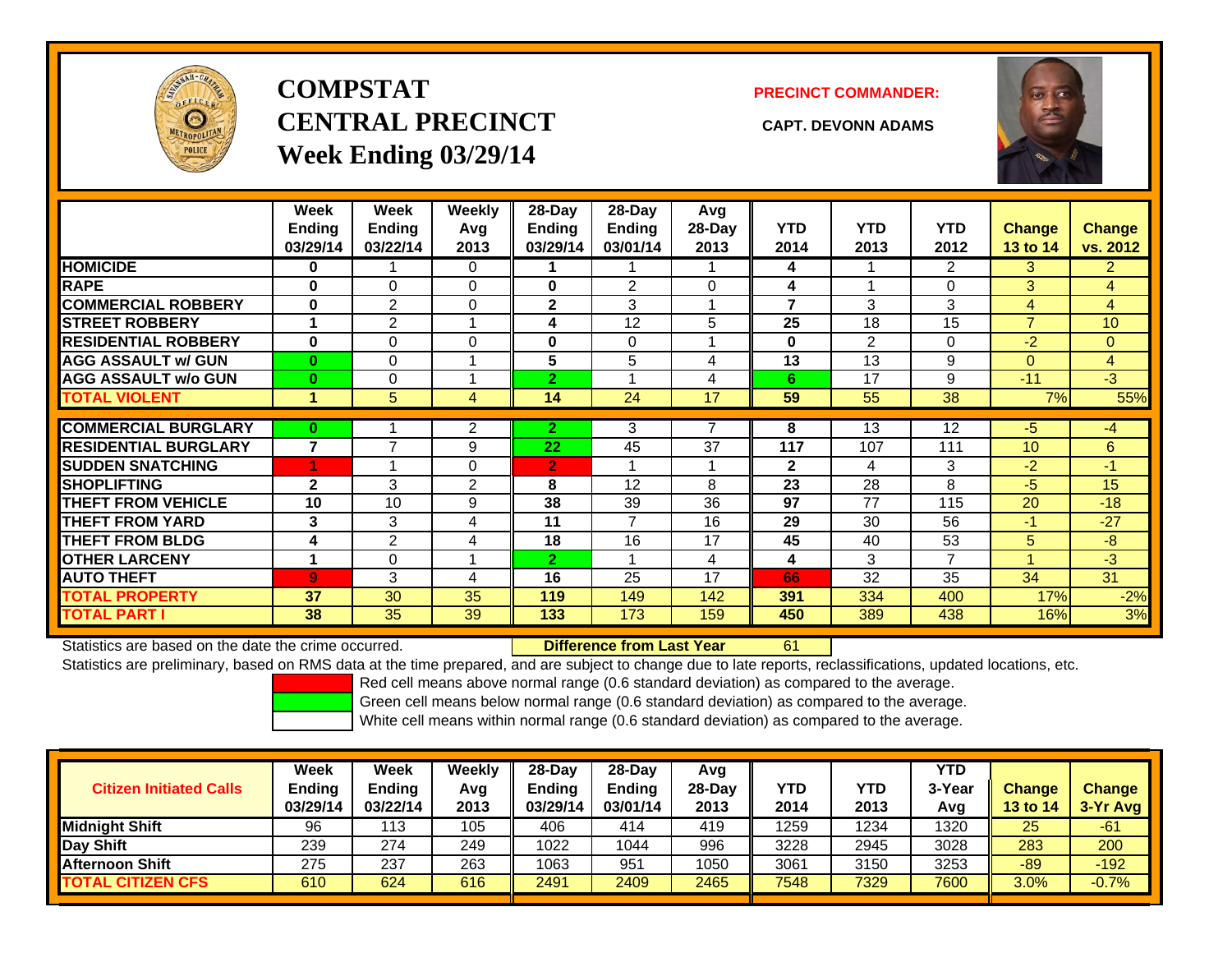

## **COMPSTATSOUTHSIDE PRECINCT** CAPT. TERRY SHOOP **Week Ending 03/29/14**

**PRECINCT COMMANDER:**



|                             | Week<br><b>Ending</b><br>03/29/14 | Week<br><b>Ending</b><br>03/22/14 | <b>Weekly</b><br>Avg<br>2013 | $28-Day$<br><b>Ending</b><br>03/29/14 | $28-Day$<br><b>Ending</b><br>03/01/14 | Avg<br>28-Day<br>2013 | <b>YTD</b><br>2014 | <b>YTD</b><br>2013 | <b>YTD</b><br>2012 | <b>Change</b><br>13 to 14 | <b>Change</b><br>vs. 2012 |
|-----------------------------|-----------------------------------|-----------------------------------|------------------------------|---------------------------------------|---------------------------------------|-----------------------|--------------------|--------------------|--------------------|---------------------------|---------------------------|
| <b>HOMICIDE</b>             | 0                                 | 0                                 | $\Omega$                     | 0                                     | 0                                     | 0                     | 0                  | $\overline{2}$     | 0                  | $-2$                      | $\mathbf{0}$              |
| <b>RAPE</b>                 | $\bf{0}$                          | $\Omega$                          | 0                            | $\bf{0}$                              | 0                                     |                       | 1                  |                    |                    | $\mathbf{0}$              | $\overline{0}$            |
| <b>COMMERCIAL ROBBERY</b>   | $\bf{0}$                          |                                   | 0                            | $\bf{0}$                              | 2                                     | 2                     | 6                  | 3                  | 7                  | 3                         | $-1$                      |
| <b>STREET ROBBERY</b>       |                                   | 0                                 | 1                            | 3                                     | 4                                     | 3                     | 12                 | 4                  | 9                  | 8                         | 3                         |
| <b>RESIDENTIAL ROBBERY</b>  | 0                                 | 0                                 | $\Omega$                     |                                       | 2                                     |                       | 4                  |                    | $\mathfrak{p}$     | 3                         | $\overline{2}$            |
| <b>AGG ASSAULT w/ GUN</b>   | и                                 | 0                                 | 0                            |                                       |                                       |                       | 3                  | 5                  | 2                  | $-2$                      | $\blacktriangleleft$      |
| <b>AGG ASSAULT w/o GUN</b>  | $\bf{0}$                          | $\Omega$                          | $\Omega$                     |                                       |                                       | $\overline{2}$        | $\overline{2}$     | 13                 | 6                  | $-11$                     | $-4$                      |
| <b>TOTAL VIOLENT</b>        | $\overline{2}$                    |                                   | $\overline{2}$               | 6                                     | 10                                    | 10                    | 28                 | 29                 | $\overline{27}$    | $-3%$                     | 4%                        |
|                             |                                   |                                   |                              |                                       |                                       |                       |                    |                    |                    |                           |                           |
| <b>COMMERCIAL BURGLARY</b>  | 3                                 | 0                                 |                              | 3                                     | 5                                     | 4                     | 11                 |                    | 27                 | 4                         | $-16$                     |
| <b>RESIDENTIAL BURGLARY</b> | $\overline{2}$                    | 8                                 | 8                            | 16                                    | 26                                    | 31                    | 60                 | 93                 | 94                 | $-33$                     | $-34$                     |
| <b>SUDDEN SNATCHING</b>     | $\bf{0}$                          | $\Omega$                          | 0                            | $\bf{0}$                              |                                       |                       | 3                  | $\overline{2}$     | 4                  |                           | $-1$                      |
| <b>SHOPLIFTING</b>          | 12                                | 12                                | 15                           | 64                                    | 70                                    | 58                    | 185                | 146                | 193                | 39                        | $-8$                      |
| <b>THEFT FROM VEHICLE</b>   |                                   | 2                                 | $\overline{7}$               | 9                                     | 28                                    | 28                    | 76                 | 119                | 67                 | $-43$                     | 9                         |
| <b>THEFT FROM YARD</b>      | $\bf{0}$                          | $\Omega$                          | 2                            | 6                                     | 9                                     | 8                     | 23                 | 22                 | 51                 | -1                        | $-28$                     |
| <b>THEFT FROM BLDG</b>      |                                   | 6                                 | 5                            | 13                                    | 16                                    | 19                    | 41                 | 42                 | 65                 | $-1$                      | $-24$                     |
| <b>OTHER LARCENY</b>        | $\bf{0}$                          |                                   | $\overline{\mathbf{A}}$      |                                       | 3                                     | 4                     | 7                  | 8                  | 6                  | $-1$                      | 1                         |
| <b>AUTO THEFT</b>           | $\bf{0}$                          | 3                                 | $\mathfrak{p}$               | 5.                                    | 13                                    | 9                     | 23                 | 33                 | 28                 | $-10$                     | $-5$                      |
| <b>TOTAL PROPERTY</b>       | 19                                | 32                                | 40                           | 117                                   | 171                                   | 163                   | 429                | 472                | 535                | $-9%$                     | $-20%$                    |
| <b>TOTAL PART I</b>         | 21                                | 33                                | 43                           | 123                                   | 181                                   | 173                   | 457                | 501                | 562                | $-9%$                     | $-19%$                    |

Statistics are based on the date the crime occurred. **Difference from Last Year** 

r -44

Statistics are preliminary, based on RMS data at the time prepared, and are subject to change due to late reports, reclassifications, updated locations, etc.

Red cell means above normal range (0.6 standard deviation) as compared to the average.

Green cell means below normal range (0.6 standard deviation) as compared to the average.

| <b>Citizen Initiated Calls</b> | Week<br>Ending<br>03/29/14 | <b>Week</b><br><b>Ending</b><br>03/22/14 | Weekly<br>Avg<br>2013 | $28-Day$<br><b>Ending</b><br>03/29/14 | $28$ -Dav<br><b>Ending</b><br>03/01/14 | Avg<br>$28-Dav$<br>2013 | YTD<br>2014 | YTD<br>2013 | <b>YTD</b><br>3-Year<br>Avq | <b>Change</b><br>13 to 14 | <b>Change</b><br>3-Yr Avg |
|--------------------------------|----------------------------|------------------------------------------|-----------------------|---------------------------------------|----------------------------------------|-------------------------|-------------|-------------|-----------------------------|---------------------------|---------------------------|
| <b>I</b> Midniaht Shift        | 102                        | 90                                       | 86                    | 390                                   | 357                                    | 343                     | 1091        | 990         | 1075                        | 101                       | 16                        |
| Day Shift                      | 227                        | 225                                      | 238                   | 972                                   | 1017                                   | 950                     | 3049        | 2763        | 3028                        | 286                       | 21                        |
| <b>Afternoon Shift</b>         | 258                        | 221                                      | 244                   | 1036                                  | 960                                    | 976                     | 3031        | 2844        | 3000                        | 187                       | 31                        |
| <b>TOTAL CITIZEN CFS</b>       | 587                        | 536                                      | 567                   | 2398                                  | 2334                                   | 2269                    | 7171        | 6597        | 7103                        | 8.7%                      | .0%                       |